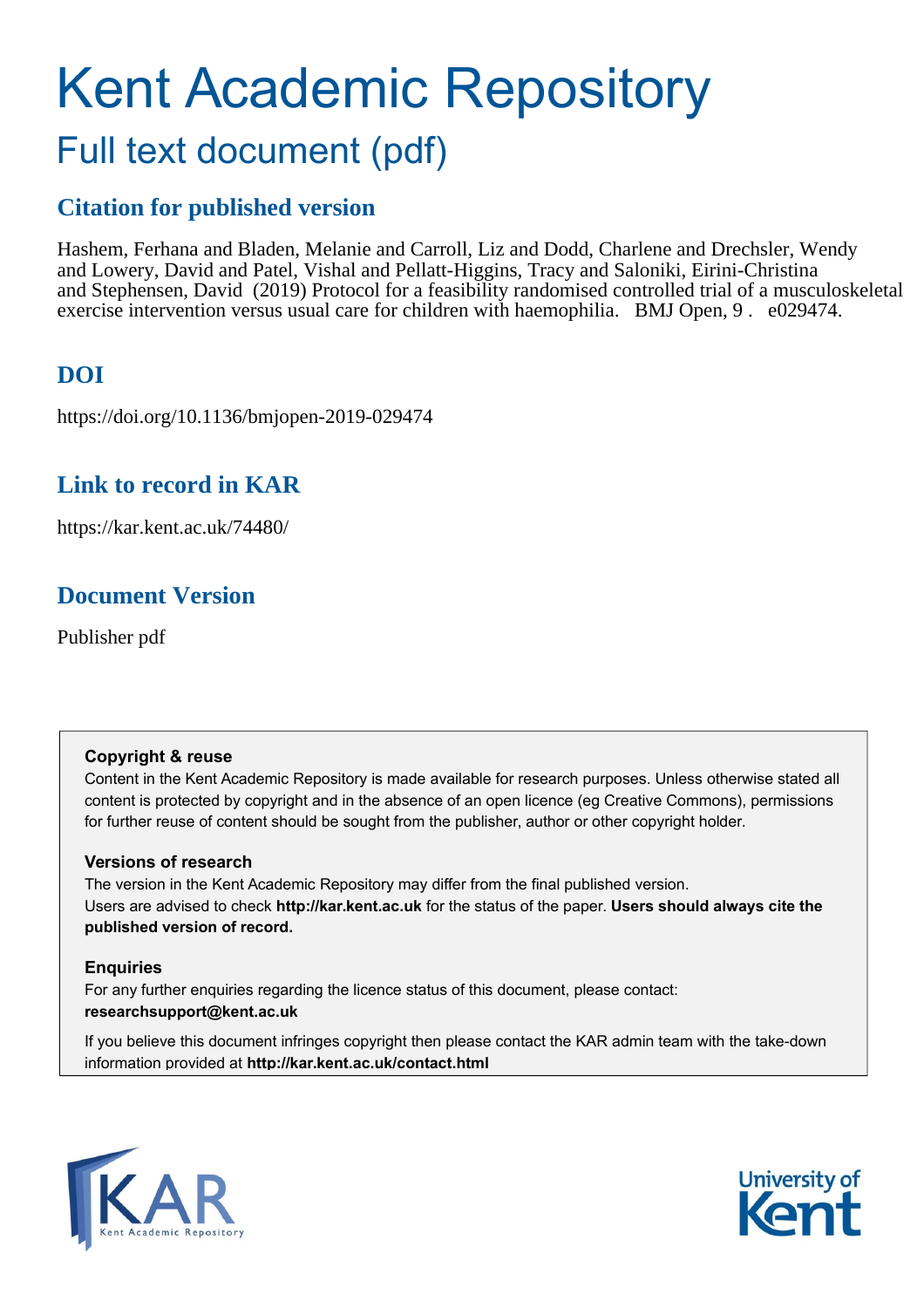**To cite:** Hashem F, Bladen M, Carroll L, *et al*. Protocol for a feasibility randomised controlled trial of a musculoskeletal exercise intervention versus usual care for children with haemophilia. *BMJ Open* 2019;9:e029474. doi:10.1136/ bmjopen-2019-029474 ► Prepublication history for this paper is available online. To view these files, please visit the journal online (http://dx.doi. org/10.1136/bmjopen-2019-

029474).

Received 29 January 2019 Revised 11 June 2019 Accepted 12 June 2019

Check for updates

<sup>1</sup> Centre for Health Service Studies, University of Kent, Canterbury, Kent, UK <sup>2</sup>Haemophilia Centre, Great Ormond Street Hospital For Children NHS Foundation Trust,

© Author(s) (or their employer(s)) 2019. Re-use permitted under CC BY. Published by BMJ.

<sup>3</sup>Haemophilia Society, London,

4 Haemophilia Centre, East Kent Hospitals University NHS Foundation Trust, Canterbury, UK 5 School of Population Health and Environmental Sciences, King's College London, London, UK 6 Haemophilia Centre, Barts Health NHS Trust, London, UK

## **BMJ Open Protocol for a feasibility randomised controlled trial of a musculoskeletal exercise intervention versus usual care for children with haemophilia**

Ferhana Hashem,<sup>1</sup> Melanie Bladen,<sup>2</sup> Liz Carroll,<sup>3</sup> Charlene Dodd,<sup>4</sup> Wendy I Drechsler,<sup>5</sup> David Lowery,<sup>1</sup> Vishal Patel,<sup>6</sup> T Pellatt-Higgins,<sup>1</sup> Eirini Saloniki,<sup>1</sup> David Stephensen<sup><sup>® 4,6</sup></sup>

#### **ABSTRACT**

Introduction Haemophilia is a rare, inherited disorder in which blood does not clot normally, resulting in bleeding into joints and muscles. Long-term consequence is disabling joint pain, stiffness, muscle weakness, atrophy and reduced mobility. The purpose of this proposed feasibility of a randomised controlled trial (RCT) is to test the feasibility of an age-appropriate physiotherapy intervention designed to improve muscle strength, posture and the way boys use their joints during walking and everyday activities.

Methods and analysis A small-scale two-centre RCT of a 12-week muscle strengthening exercise intervention versus usual care for young children with haemophilia will be conducted. Primary outcomes will be safety and adherence to the exercise intervention. Secondary outcomes will include recruitment, retention and adverse event rates, clinical data, muscle strength, joint biomechanics and foot loading patterns during walking, 6 min timed walk, timed-up-and-down-stairs, EQ-5D-Y, participants' perceptions of the study, training requirements and relevant costs. Recruitment, followup, safety and adherence rates will be described as percentages. Participant diary and interview data will be analysed using a framework analysis. Demographic and disease variable distributions will be analysed for descriptive purposes and covariant analysis. Estimates of differences between treatment arms (adjusted for baseline) and 75% and 95% CIs will be calculated. Ethics and dissemination The study has ethical approval from the London—Fulham Research Ethics Committee (17/LO/2043) as well as Health Research Authority approval. As well as informing the design of the definitive trial, results of this study will be presented at local, national and international physiotherapy and haemophilia meetings as well as manuscripts submitted to peerreviewed journals. We will also share the main findings of the study to all participants and the Haemophilia Society.

#### **INTRODUCTION**

Haemophilia is a rare, inherited disorder in which blood does not clot normally. Repeated spontaneous and traumatic

#### Strengths and limitations of this study

- $\triangleright$  This study investigates the feasibility of a multicentre randomised controlled trial of a muscle strengthening exercise intervention versus usual care in children with haemophilia.
- ► The intervention to be studied has been coproduced by children with haemophilia, their parents and healthcare professionals.
- $\blacktriangleright$  It is impossible to blind those in receipt and those delivering the intervention as to the group allocation, but we will blind the assessor as to group allocation.
- ► At the end of this study, we will not be able to answer the question 'Does exercises help improve the long term health of children with haemophilia?', but we will know whether such a study could be undertaken and the best way to deliver the intervention.

bleeding into joints and muscles is the result; the ankle joint being the most common.<sup>1</sup> Long-term consequence is chronic arthropathy, a pattern of disabling joint pain, stiffness, muscle weakness, atrophy and reduced mobility. $2-4$  The introduction of prophylaxis with clotting factor concentrates has reduced the number of bleeding episodes experienced by children, changing their lifestyle and long-term outlook.5 6 However, evidence indicates that despite prophylaxis, boys still bleed one to two times per year, with relatively few bleeding episodes being required to initiate bone destruction, and in some cases, articular erosion is evident with no history of joint bleeding.<sup>17-9</sup> Furthermore, children are more susceptible to blood-induced damage than adults and once established is progressive and irreversible.<sup>10</sup>

It is well established that muscle weakness is associated with haemophilic arthropathy in adults,<sup>4</sup> and it is now becoming apparent that muscle strength is reduced in children,

## **BMI**

Correspondence to Dr David Stephensen; david.stephensen@nhs.net

London, UK

UK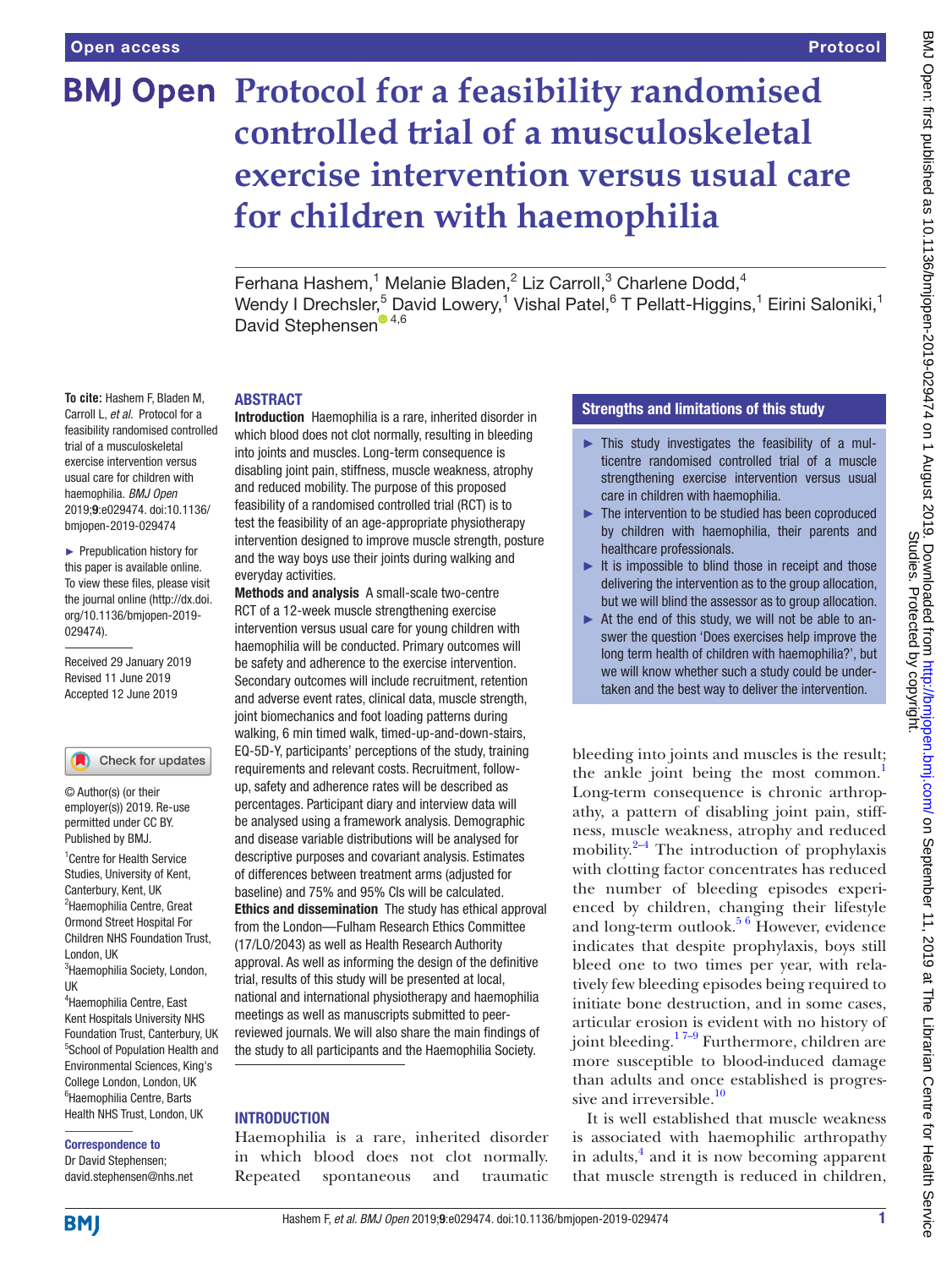prior to the onset of clinical arthropathy.<sup>11</sup> In a study of 10 adolescent and adult haemophiliacs with a history of unilateral knee bleeding, Falk *et al* found that strength of the knee extensors and flexors in haemophilic children was significantly weaker than those of the age-matched controls.12 13 More recently, Stephensen *et al* observed that despite normal clinical examinations and comparable levels of physical activity, young haemophilic boys with a history of ankle joint haemorrhage had significantly reduced dynamic muscle strength together with atrophy of the knee extensors, ankle dorsiflexors and plantarflexors when compared with age-matched and size-matched typically developing peers.<sup>11</sup> Furthermore, muscle weakness of the leg is strongly correlated to muscle atrophy, reduced walking distances, slower ascent and descent of stairs, as well as reduced ankle joint motion, greater knee flexion motion and forces at the knee and ankle joint during walking.<sup>14 15</sup>

Therapeutic exercise is an important component of the management of other forms of arthropathy (eg, osteoarthritis, rheumatoid arthritis), $16$  and it would appear logical that exercise would be effective for people with haemophilia. There is growing evidence of the benefits of incorporating muscle strengthening exercise in their management of arthropathy.<sup>17</sup> It is the view of clinicians that increases in muscular strength and postural control might improve motor performance and cardiovascular fitness, limit exaggerated end-range joint movement and promote optimal transfer of weight-bearing forces through joints, thereby minimising muscle imbalance, synovial impingement and associated haemarthroses or synovitis.18 However, there is a lack of evidence to support these assumptions. A recent Cochrane Review evaluating the safety and effectiveness of exercise for people with haemophilia reported four randomly controlled studies of an exercise intervention in children with the condition and concluded the studies were of low or very low quality, due to small sample sizes and potential bias. $17$  Furthermore, no paediatric study compared a muscle strengthening intervention to a control group or intervention without muscle strengthening exercises. Several studies compared two multicomponent exercise interventions that included broad muscle strengthening as well as treadmill walking and cycle ergometry, and it is not possible to determine the effect of muscle strengthening on muscle strength or its effect on physical function.<sup>19 20</sup> Furthermore, preadolescent and adolescent boys aged between 10 and 14 years were included in these studies, and it is not known if the groups were matched for pubertal status.

Despite the apparent benefit, there is a lack of robust evidence to determine whether muscle strengthening exercise can improve or negatively affect outcomes for young children with haemophilia. The purpose of this proposed feasibility RCT is to test the feasibility of an age-appropriate physiotherapy intervention designed to improve muscle strength, posture and the way boys use their joints during walking and everyday activities.

#### Methods and analysis

The protocol version for this feasibility study is V.2—19 December 2017. The Standard Protocol Items: Recommendations for Interventional Trials (SPIRIT) guidelines $^{21}$  have been used to report the study protocol.

#### **Participants**

Participants will be invited from two haemophilia centres. Twenty boys with severe or moderate haemophilia A or B with or without inhibitors on prophylactic treatment with coagulation factor concentrate, aged 6–11 years, will be recruited. Boys with or without symptoms of joint damage (evaluated using the Haemophilia Joint Health Score and Haemophilia Early Arthropathy Detection with Ultrasound score) will be eligible to participate. Exclusion criteria are as follows: von Willebrand disease, history of fracture or trauma to the lower limb, orthopaedic surgery, acquired brain injury or any other disturbance of the central nervous system, joint or muscle bleed in the lower limb in the past 6 weeks, presence of lower limb pain or unable to fully comply with verbal instructions.

Participants will be identified from each Haemophilia Centre's database of registered patients. The parents or guardians of eligible participants will be approached initially by the principle investigator at each site via telephone to provide a brief verbal explanation of the research study and ask if they would be happy to receive a patient information sheet. Should they be interested in participating in the study they will receive, by post, the patient information sheet (one for parents and a separate age-appropriate version for children) at least 1week prior to their next clinic appointment. This will allow for a 'cooling-off' period of a minimum of 1week for the potential participants. The researcher will then be available for questions by telephone or at the participant's next clinic appointment.

At their clinic appointment, the investigator will meet with the participant and parent/legalguardian to complete the consent form as appropriate. The investigator will further explain the study procedures, why they are being asked to consider including their child in this study and the associated risks and benefits of being included. They will then be given an opportunity to ask any further questions. The child/parent/legal guardian will then be asked to confirm if the potential participant agrees to take part in the study. If consent is agreed, a parental consent form will be completed by the parent/ guardianand a copy will be provided. If at any point during the study process the parent/guardian does not consent to inclusion in the study, then any data collected will be destroyed. Any decision to refuse or withdraw from the study will in no way influence the services that they receive. Once the child's parent/guardian has given consent, the child must also indicate that they do not object to participating in the research activity. This participant 'assent' will be sought.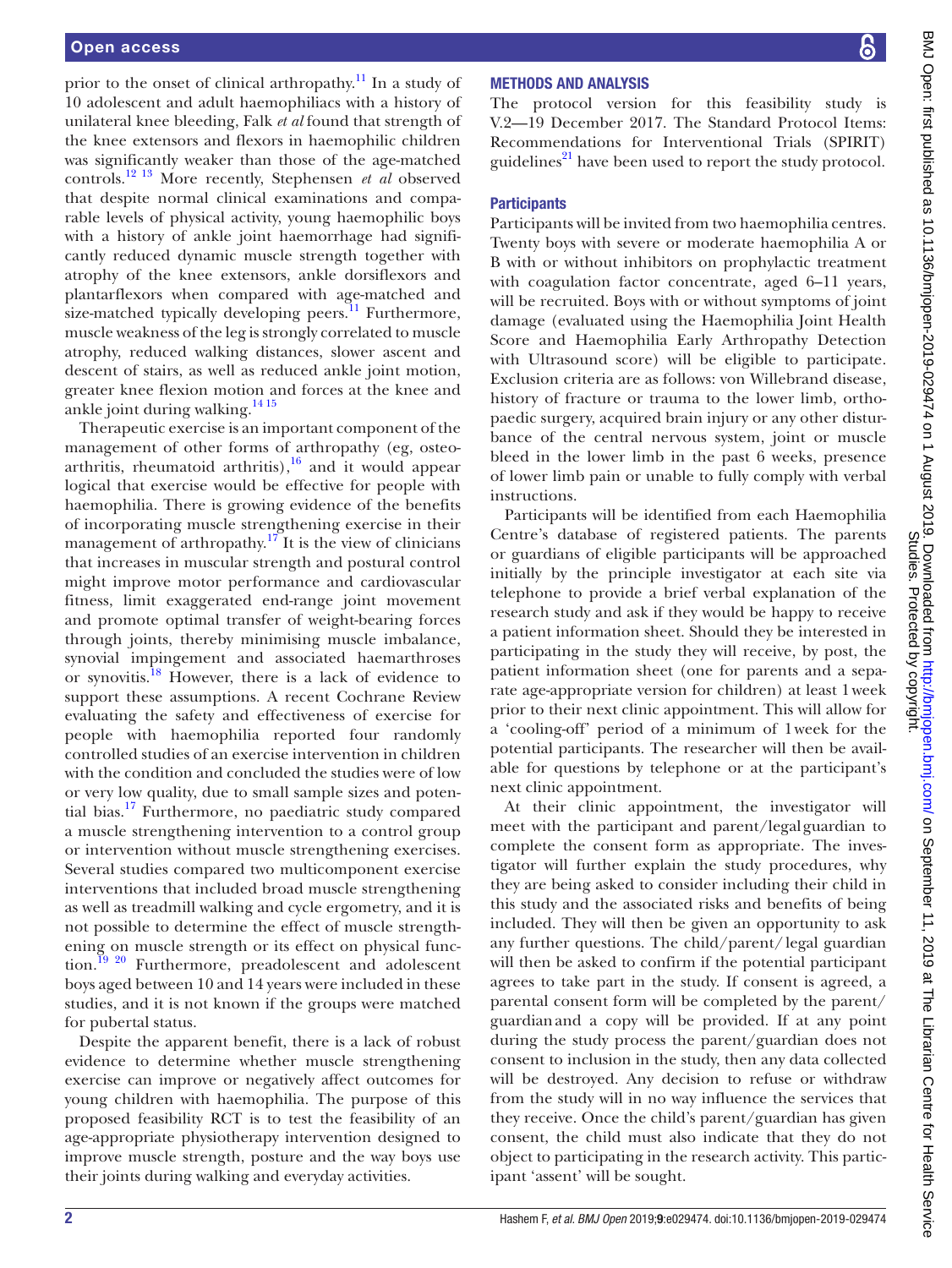#### Study design

Following written informed consent and screening of eligibility criteria, randomisation of eligible participants for the study will be performed with the online randomisation service <http://sealedenvelope.com/.> Utilising the secure, centralised and independent service, participants will be randomly allocated into one of the two groups (treatment group 1 will receive a 12-week muscle strengthening exercise intervention; treatment group 2 will receive usual physiotherapy care for 12 weeks) on a ratio of 1:1. Allocation will be stratified by centre to ensure the same numbers of participants at each site are allocated to the two groups. The unblinded principal investigator at each site will be issued with a password to access the service to create a new randomisation for the study participants. Those allocated to treatment group 2 will be offered the intervention after their end of study follow-up assessment. Data will be collected prior to and immediately postintervention (figure 1).

It is impossible to blind those in receipt and those delivering the intervention as to the group allocation. However, it will be possible—although perhaps challenging—to blind the assessor as to group allocation. Consequently, we will attempt a single blind approach in which the participant and physiotherapists delivering the intervention will be encouraged to withhold their group allocation from the assessors collecting data. We will use a range of strategies, including instruction in the participant literature, intervention protocol and with frequent verbal prompts. In order to assess the efficacy of blinding, we will ask assessors to record which group they think participants have been allocated to at the end of each assessment. This will be presented as a binary forced choice. There are no circumstances under which it would be necessary to unblind assessors.

#### Intervention

The intervention developed by expert clinicians and patients utilising a modified Nominal Group Technique (NGT) is a 24-session, 12-week programme designed as 2-week progressive levels (intensity and or load) with no more than 10 exercises in each session, taking 25–30min to complete (figure 2). The intervention aims to master movement control and emphasises body-weight strength development. Pictures of the exercises and instructions for each phase will be provided in 2-week exercise diaries. Participants will be asked to complete the exercises twice per week; once with the physiotherapist who will visit the participant at home and once supervised by their parents/ guardian. Completion of exercises, along with treatment regimen, any adverse events and comments in relation to the exercise programme will be recorded in the exercise diary. They will also record participation in physical activities, including type, time and intensity. According to predetermined criteria (safe and competent), the physiotherapist will determine if it is appropriate for the participant to progress to the next exercise level. On return



Figure 1 Flowchart of participant journey through the feasibility study. ABR, annualised bleeding rate; HEAD-US, Haemophilia Early Arthropathy Detection with Ultrasound; HJHS, Haemophilia Joint Health Score; TUDS, timed-up-and-down-stairs; 6MWT, 6-minute timed walk.

of the exercise diary every 2 weeks, participants will be provided with a gift voucher.

#### Usual care

Participants will continue to receive their usual care as recommended and prescribed by the haematologist, physiotherapist and other members of the healthcare team. This will include factor concentrate treatment, any physiotherapy or surgical intervention or advice that is recommended by the clinical care team. There are currently no standardised treatment recommendations for children without apparent joint damage. The researchers will not make or initiate any changes to routine treatment. Any change to or initiation of new treatment or intervention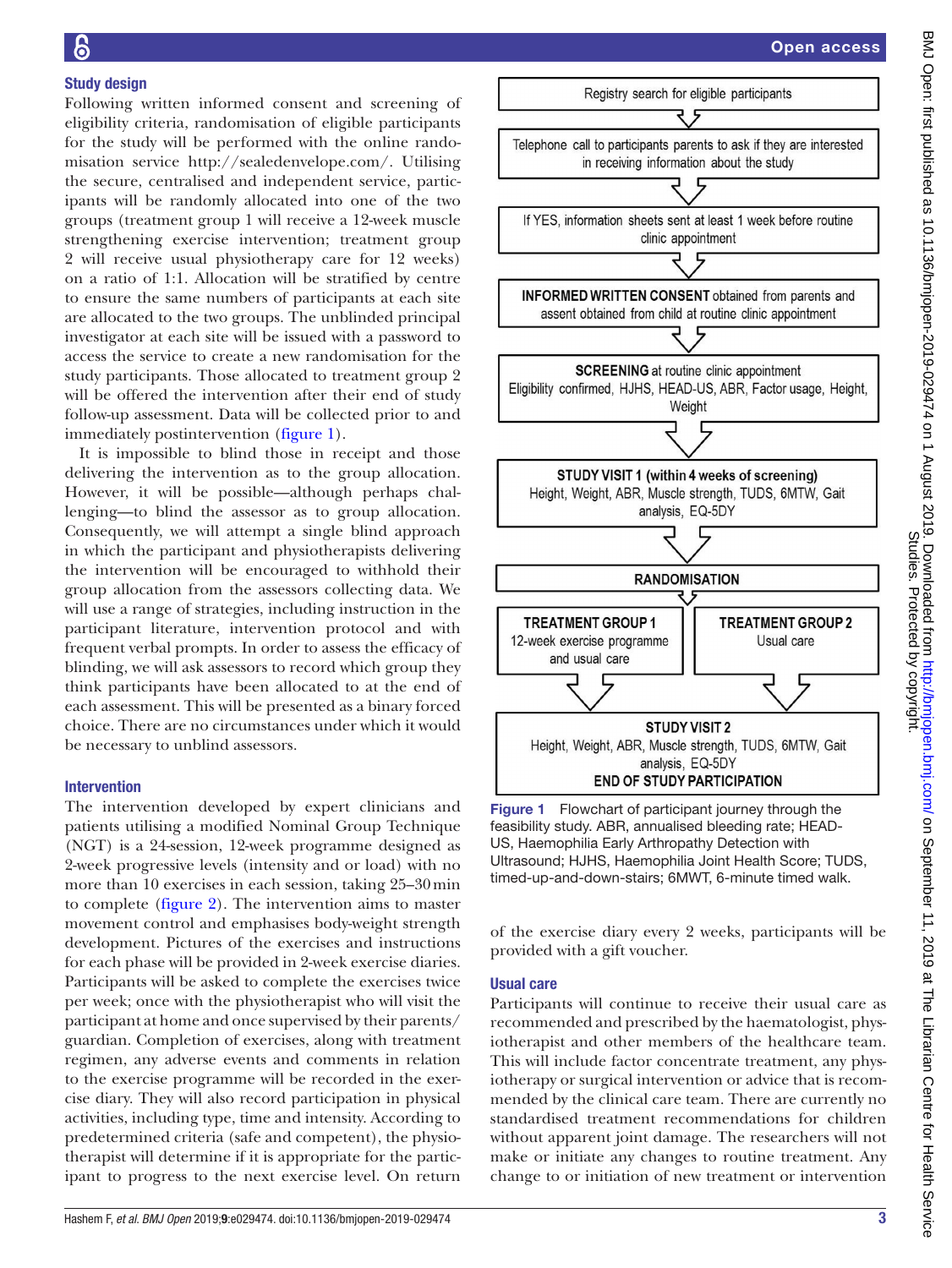|                   | <b>Stretching</b>                                             | <b>Balance</b>                                                                             | <b>Strengthening</b>                                                                                   | <b>Functional activities</b>   |
|-------------------|---------------------------------------------------------------|--------------------------------------------------------------------------------------------|--------------------------------------------------------------------------------------------------------|--------------------------------|
| <b>Week 1-2</b>   | Triangle Stretch<br>Octopus Forward Stretch<br>Turtle Stretch | Tree Pose<br>Football Pose                                                                 | Assisted double-leg heel raises (2 sets of 5)<br>Foot caterpillar<br>Clamshell<br>Bridge - double leg  | Heel toe walk                  |
| <b>Week 3-4</b>   | Triangle Stretch<br>Octopus Forward Stretch<br>Turtle Stretch | Tree pose<br>Football pose (playing hand keepy-up<br>with a balloon)                       | Double-leg heel raises (2 sets of 5)<br>Foot caterpillar<br>Clamshell<br>Bridge - single leg           | Heel toe walk<br>Toe heel walk |
| Week 5-6          | Triangle Stretch<br>Octopus Forward Stretch<br>Turtle Stretch | Tree pose on cushion<br>Football pose on cushion                                           | Assisted single leg heel raises (2 sets of 5)<br>Three-legged dog<br>Crab Pose                         | Toe heel walk<br>Step ups      |
| <b>Week 7-8</b>   | Triangle Stretch<br>Octopus Forward Stretch<br>Turtle Stretch | Tree pose on cushion<br>Football pose on cushion (playing<br>hand keepy-up with a balloon) | Single-leg heel raises (2 sets of 5)<br>Three-legged dog<br>Forward Warrior Pose                       | Step ups<br>Crab walk          |
| <b>Week 9-10</b>  | Triangle Stretch<br>Octopus Forward Stretch<br>Turtle Stretch | Tree pose with eyes closed<br>Scuba diver                                                  | Single-leg heel raises (3 sets of 5)<br>Two-legged Dog<br>Forward warrior pose<br>Sideway Warrior Pose | Crab walk<br>Side step ups     |
| <b>Week 11-12</b> | Triangle Stretch<br>Octopus Forward Stretch<br>Turtle Stretch | Tree pose on a cushion with eyes<br>closed<br>Scuba diver on cushion                       | Single-leg heel raises (3 sets of 5)<br>Forward Warrior Pose<br>Sideway Warrior Pose<br>Crab Pose      | Step ups<br>Side step ups      |

Figure 2 Description of the exercise intervention.

will be recorded and the treating clinician will determine whether it is appropriate for the participant to continue in the study. Participants will be provided with a diary to record participation in physical activities, including type, time and intensity. Participants will be telephoned weekly to encourage dairy completion. On return of the diary every 2 weeks, participants will be provided with a gift voucher.

#### Outcome measures

Primary outcome measures are as follows:

- ► Safety will be evaluated using annualised bleeding rates, coagulation factor usage (what the patient actually administers and records on their routine electronic diary) and reported adverse events and reactions associated with the intervention. Association with symptoms of joint disease (Haemophilia Joint Health Score and Haemophilia Early Arthropathy Detection with Ultrasound score) will be evaluated.
- Adherence to the exercise intervention will be evaluated by the number of exercise session completed as a percentage of the prescribed exercise sessions. Data will be extracted from participant diaries.

Secondary outcome measures are as follows:

- Recruitment rate determined as the participants who volunteer to participate in the study as a percentage of those that are invited/eligible.
- Willingness to be randomised; evaluated at the end of study through semistructured interviews that will be audio-recorded and be transcribed by a member of the research team.
- ► Participant's acceptability of the trial and intervention: using semistructured interviews, conducted at the completion of the study, the participants will be asked their views on acceptability of the trial and intervention, recruitment and exercise adherence. The interview will be audio-recorded and transcribed by a member of the research team.
- Training required to deliver the intervention and collect outcome data at study visits: using semistructured interviews, conducted at the completion of the study, the physiotherapists will be asked their views on acceptability of the trial and intervention, recruitment and exercise adherence. They will also be asked about the training requirements for delivering the intervention as well as the appropriateness of the outcomes piloted in terms of training, length of time to complete and clinical value of the data. The interview will be audio-recorded and transcribed by a member of the research team.
- ► Haemophilia Joint Health Score (HJHS)—a clinical examination of swelling, muscle atrophy, strength, joint crepitus, range of motion and pain at the ankle, knee and elbow joints. The HJHS is a standardised multi-item assessment, currently used in clinic as part of routine care to record musculoskeletal health.<sup>2</sup>
- ► Haemophilic synovitis and arthropathy—the presence and severity of signs of haemophilic synovitis and arthropathy will be evaluated using the Haemophilia Early Arthropathy Detection with Ultrasound (HEAD-US) score. The HEAD-US protocol is a standardised

Ы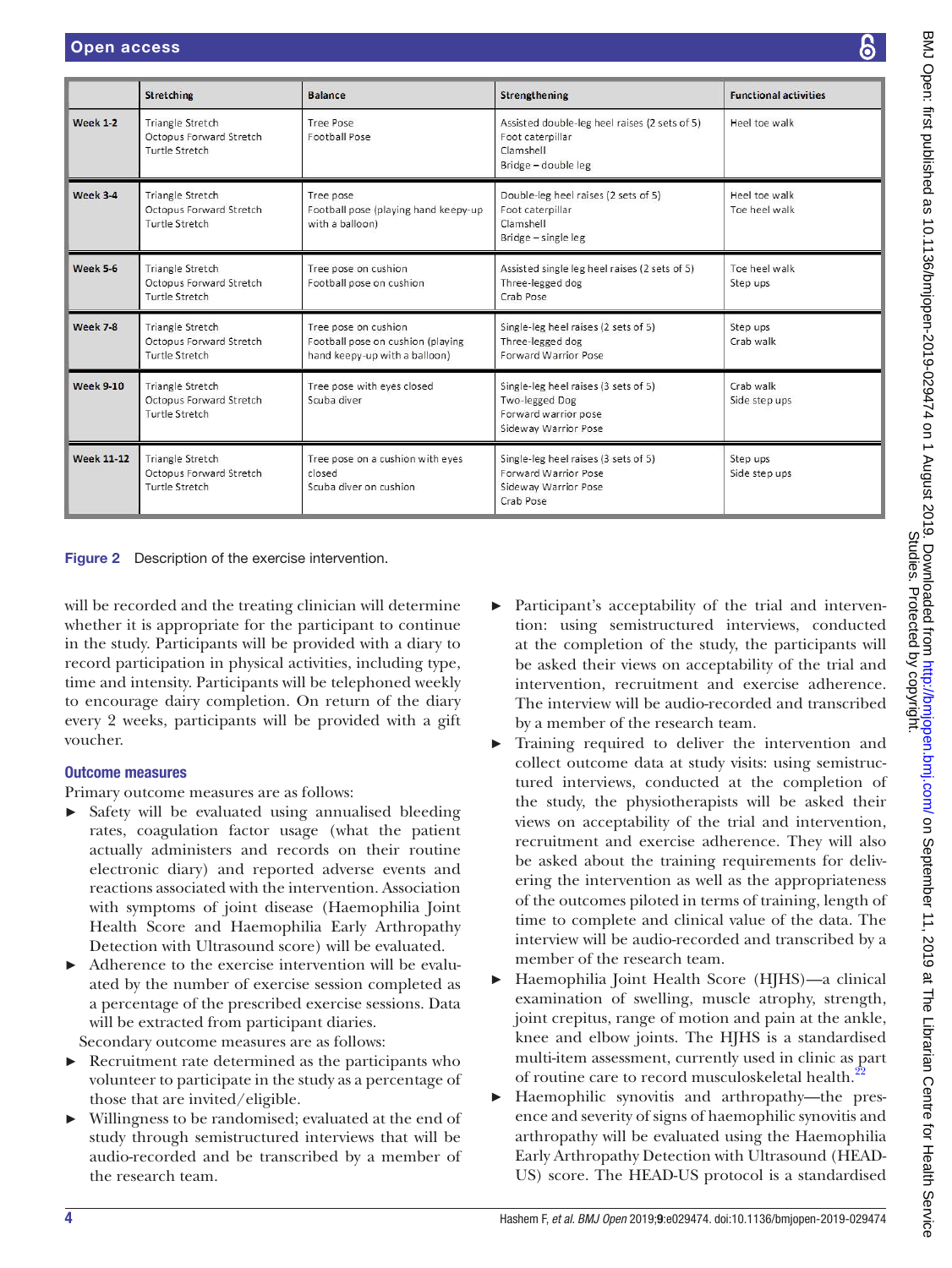physiotherapists.<sup>23</sup><sup>24</sup>

test repeatability.<sup>15</sup>

scanning protocol used to identify the presence and severity of synovitis, articular cartilage and chondral bone defects in the ankle, knee and elbow joint. The scanning procedure takes approximately 2–3min per joint and we have recently shown good inter-rater repeatability of this protocol when performed by Muscle strength of the knee extensors and ankle dorsiflexors and plantarflexors—maximum torque will be recorded with a hand-held dynamometer (Manual Muscle Tester, Lafayette Instrument, USA) using our standardised protocol with excellent test-re-► Joint biomechanics and motion during walking temporal spatial and three-dimensional (3D) joint motion during gait will be recorded using an inertial magnetic measurement gait analysis system (MVN BIOMECH Awinda, Xsens Technologies, Netherto this personal information. Analysis methods

- lands). Sensor units will be attached to the feet, lower legs, thighs and pelvis with elastic straps. Motion of the sensors will be used to calculate temporal spatial and 3D lower limb joint motion. Static and dynamic foot loading patterns—will be evaluated with a plantar pressure platform (HR Mat,
- Tekscan, USA). Centre of pressure motion in respect of distance and direction travelled, together with contact time as a measure of foot symmetry of foot loading for various foot segments (heel, midfoot and forefoot) along with distribution of peak pressure and pressure-time integrals will be evaluated.
- Six min timed walk—distance walked in 6min. Two marker cones will be placed 30 m apart along a corridor and each subject will be asked to walk back and forth between the cones as fast as they can for 6min.15
- Timed-up-and-down-stairs—time taken to ascend and descend a flight of 12 steps. The children will stand 30 cm from the bottom step and asked to walk quickly but safely up the stairs, turn around on the top step and come all the way down until both feet land on the bottom step. They will be instructed to step on every step, use the hand rail if they want and not to run.<sup>15</sup>
- ► EQ-5D-Y—a five dimension (mobility, self-care, usual activities, pain/discomfort, anxiety/depression) questionnaire measuring health-related quality of life.<sup>25</sup>
- ► Costs relevant to the study—intervention costs, health and social care costs, out-of-pocket expenses and time off work costs. Healthcare costs (using National Health Service reference costs were possible) will include training and delivering the intervention, equipment, overhead costs, visits to hospital/haemophilia clinic, general practitioner, other healthcare services, investigations, hospitalisation, treatment, coagulation clotting factor concentrate and medication. Patient and family costs will include travel and time off work. Feasibility of collecting these data will be explored along with the resource consequences.

Data will be collected at the respective haemophilia centres. All data collected related to the study will be confidential and anonymous. The participant will be allocated a randomised participant number code, and all data collected will relate to this code. A record of which code belongs to which subject will be stored in a locked cabinet separate from the study data. Only the principle investigator (who will be a member of the participant's direct care team) will have access to this documentation. The direct care team and the principal investigator will have access to participant's personal and identifiable information during the study. Consent will be sought by the lead researcher for the research team to have access

Recruitment, follow-up, safety and adherence rates will be described as percentages. Participant diary and interview data will be analysed to identify factors that influence these rates and acceptability of the trial using a framework analysis. Interview data from physiotherapists will be analysed using a framework analysis to determine training required to deliver the intervention and collect outcome data. Feasibility of collecting healthcare cost data will be explored along with the resource consequences. Costs will be analysed and reported using descriptive statistics. Demographic and disease variable distributions will be analysed for descriptive purposes and covariant analysis. Walking variables will be normalised to leg length and muscle strength to body mass. Group mean and SD (median and interquartile range where appropriate) will be calculated and reported. Change from baseline data will be compared between groups at all study time points using analysis of covariance with baseline as a covariate and a factor for centre. Estimates of differences between treatment arms in the changes from baseline (adjusted for baseline) and 75% and 95% CIs will be calculated. Group mean and SD (median and interquartile range where appropriate) will be calculated preintervention and postintervention. These data will allow us to estimate the potential effect of the intervention and provide estimates of variability to inform the sample size required for a full RCT, as well as to refine the outcome measures by evaluating their responsiveness to changes in musculoskeletal health.

#### Patient and public involvement

Ten specialist haemophilia physiotherapists in the UK plus those experienced in sports injury were invited to take part in an NGT consensus discussion to share their experience and expertise to contribute to the development of the exercise intervention. Patients' priorities, experience and preferences informed the study design, recruitment as well as the design and delivery of the intervention. The exercise programme was demonstrated to five boys with haemophilia and their parents who were members of the Haemophilia Society, National UK Patient Organisation. The parents and children were asked about what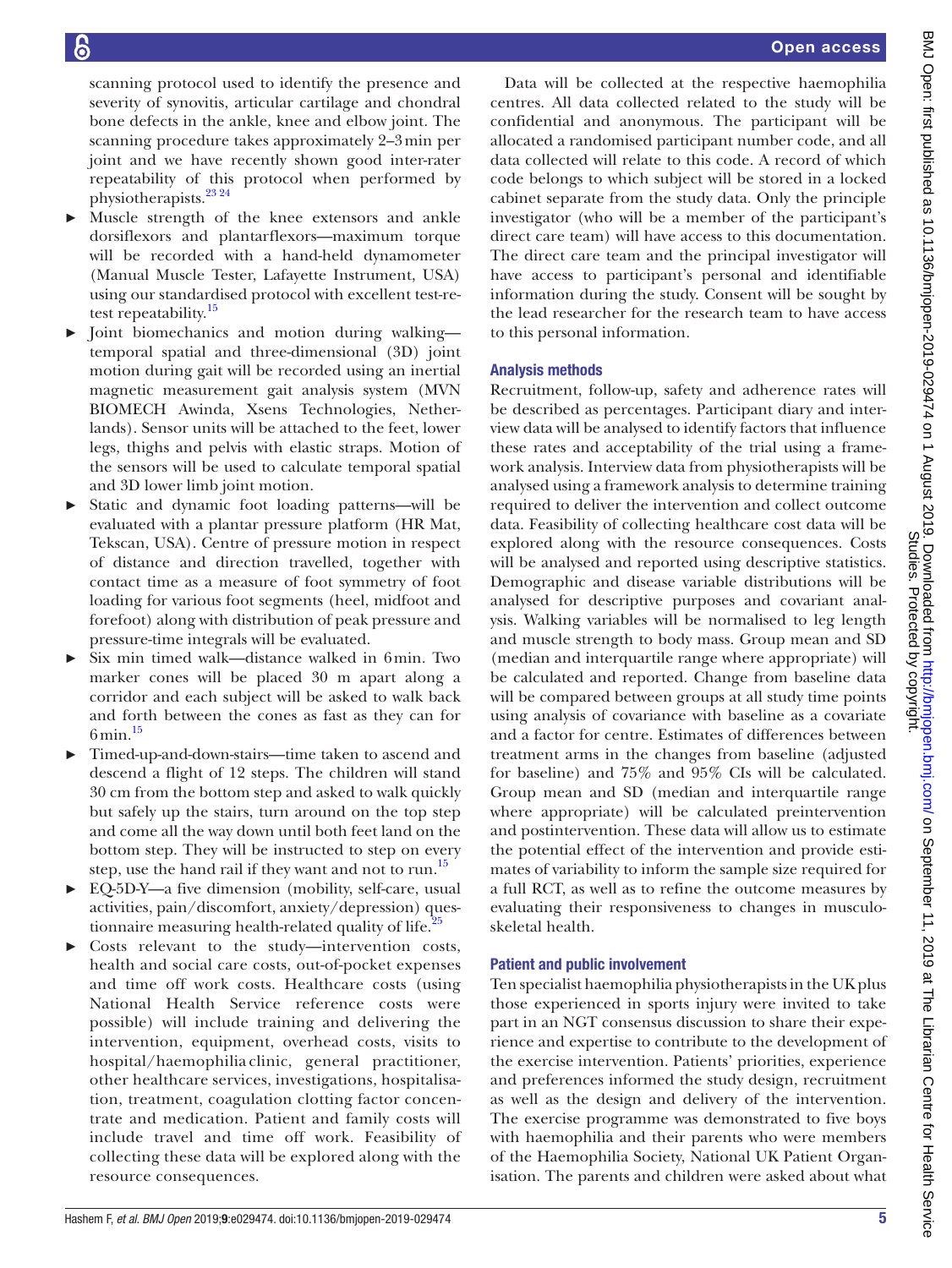they thought about the exercises and whether they could undertake them on a regular basis, where they thought the best place was for undertaking them and how they would like to receive the information on the exercise programme. Parents and children were then asked questions about how they would feel about taking part in study testing the benefits of the exercises, issues around being allocated randomly into study groups and then questions about what would encourage the children to continue on the exercise programme with discussions focusing on types of rewards and incentivisation.

#### Management and oversight of the study

East Kent Hospital University Foundation Trust is the study sponsor. They have overall responsibility for governance of the study and have no direct role in study design, data collection, management, analysis, interpretation of data and reports and publications that arise from the study.

A Research Monitoring Committee (RMC) has been established and will meet 6monthly after the study has commenced. The RMC will be responsible for monitoring milestones and targets, data, safety, recruitment, reviewing and interpreting the results. The RMC will be chaired by an independent chair from outside the research team group. Additional meetings may be called to review any serious adverse events, adverse events (AEs) and adverse reactions (ARs). The chief investigator will co-ordinate day to day running of the research, complete ethical approvals, communicate with recruitment sites, complete training of physiotherapists to deliver the intervention, undertake research initiation and monitoring site visits, co-ordinate data analysis and interpretation. The chief investigator will notify the RMC in the case of AEs and ARs. The principal investigator at each site will be the physiotherapist delivering the intervention. They will be responsible for recruitment and screening participants according to the inclusion and exclusion criteria, reporting AEs and ARs and local governance requirements.

#### Ethics and dissemination

Study newsletters will be published by the RMC and available on the website of the Haemophilia Society. The results of this feasibility study will inform the design of a definitive RCT to test whether muscle strengthening can benefit musculoskeletal health in children with haemophilia, including whether such a study can be achieved and the best way of completing it. The results of the feasibility study will be presented at local, national and international physiotherapy and haemophilia meetings as well as manuscripts submitted to peer-reviewed journals. The main findings of the study will be shared to all participants and the Haemophilia Society.

Acknowledgements The authors would like to acknowledge the contribution of the academic experts and specialist physiotherapists (Wendy Drechsler, Melanie Bladen, Danny Armitage, Trupti Bhandari, Lisa Geuran, Hannah Harbidge, Nicola Hubert, Ann McCarthy, Julie Sparrow, Linda Walsh), the children and parents of the Haemophilia Society for sharing their priorities, experience and preferences that informed the study design, recruitment as well as the design and delivery of the intervention.

Contributors DS, MB and WID contributed to the inception of the study. FH, MB, LC, CD, WID, DL, VP, TP-H, ES and DS contributed to the study design and planning of the protocol. FH, DS, MB, WID, CD and VP contributed to the design of the intervention. FH and DS drafted the manuscript and FH, MB, LC, CD, WID, DL, VP, TP-H, ES and DS critically revised and approved the manuscript.

Funding We gratefully acknowledge the National Institute for Health Research– Research for Patient Benefit Programme for providing funds to support this project (grant number PB-PG-0215-36091). This paper reports independent research funded by the National Institute for Health Research (Research for Patient Benefit Programme, PB-PG-0215-36091). The views expressed in the publication are those of the authors and not necessarily those of the NIHR or the Department of Health and Social Care.

Competing interests None declared.

Patient consent for publication Not required.

Ethics approval Favourable ethical approval was obtained from the Health Research Authority and London—Fulham Research Ethics Committee and (17/ LO/2043).

Provenance and peer review Not commissioned; externally peer reviewed.

Open access This is an open access article distributed in accordance with the Creative Commons Attribution 4.0 Unported (CC BY 4.0) license, which permits others to copy, redistribute, remix, transform and build upon this work for any purpose, provided the original work is properly cited, a link to the licence is given, and indication of whether changes were made. See: [https://creativecommons.org/](https://creativecommons.org/licenses/by/4.0/) [licenses/by/4.0/](https://creativecommons.org/licenses/by/4.0/).

#### **REFERENCES**

- 1. Stephensen D, Tait RC, Brodie N, *et al*. Changing patterns of bleeding in patients with severe haemophilia A. *[Haemophilia](http://dx.doi.org/10.1111/j.1365-2516.2008.01876.x)* 2009;15:1210–4.
- 2. Roosendaal G, van Rinsum AC, Vianen ME, *et al*. Haemophilic arthropathy resembles degenerative rather than inflammatory joint disease. *[Histopathology](http://dx.doi.org/10.1046/j.1365-2559.1999.00608.x)* 1999;34:144–53.
- 3. Dunn AL. Pathophysiology, diagnosis and prevention of arthropathy in patients with haemophilia. *[Haemophilia](http://dx.doi.org/10.1111/j.1365-2516.2010.02472.x)* 2011;17:571–8.
- 4. Stephensen D. Rehabilitation of patients with haemophilia after orthopaedic surgery: a case study. *[Haemophilia](http://dx.doi.org/10.1111/j.1365-2516.2005.01151.x)* 2005;11 Suppl 1(Suppl. 1):26–9.
- 5. Iorio A, Marchesini E, Marcucci M, *et al*. *Clotting Factor Concentrates Given to Prevent Bleeding and Bleeding-Related Complications in People with Haemophilia A or B (Review). Cochrane Libr 2011 (Issue 9)*. Chichester: Wiley, 2011.
- 6. Iorio A, Matino D, D'Amico R, *et al*. Recombinant Factor VIIa Concentrate Versus Plasma Derived Concentrates for the Treatment of Acute Bleeding Episodes in People with Haemophilia and Inhibitors (Review). Cochrane Database of Systematic Reviews (issue 8). *Chichester: Wiley* 2010.
- 7. Feldman BM, Pai M, Rivard GE, *et al*. Tailored prophylaxis in severe hemophilia A: interim results from the first 5 years of the Canadian Hemophilia Primary Prophylaxis Study. *[J Thromb Haemost](http://dx.doi.org/10.1111/j.1538-7836.2006.01953.x)* 2006;4:1228–36.
- 8. Manco-Johnson MJ, Abshire TC, Shapiro AD, *et al*. Prophylaxis versus episodic treatment to prevent joint disease in boys with severe hemophilia. *[N Engl J Med](http://dx.doi.org/10.1056/NEJMoa067659)* 2007;357:535–44.
- 9. Scott MJ, Xiang H, Hart DP, *et al*. Treatment regimens and outcomes in severe and moderate haemophilia A in the UK: The THUNDER study. *[Haemophilia](http://dx.doi.org/10.1111/hae.13616)* 2019;25:205–12.
- 10. Pergantou H, Platokouki H, Matsinos G, *et al*. Assessment of the progression of haemophilic arthropathy in children. *[Haemophilia](http://dx.doi.org/10.1111/j.1365-2516.2009.02109.x)* 2010;16:124–9.
- 11. Stephensen D, Drechsler W, Scott O. Comparison of muscle strength and in-vivo muscle morphology in young children with haemophilia and those of age-matched peers. *[Haemophilia](http://dx.doi.org/10.1111/j.1365-2516.2011.02705.x)* 2012;18:e302–e310.
- 12. Falk B, Portal S, Tiktinsky R, *et al*. Anaerobic power and muscle strength in young hemophilia patients. *[Med Sci Sports Exerc](http://dx.doi.org/10.1097/00005768-200001000-00009)* 2000;32:52–7.
- 13. Falk B, Portal S, Tiktinsky R, *et al*. Bone properties and muscle strength of young haemophilia patients. *[Haemophilia](http://dx.doi.org/10.1111/j.1365-2516.2005.01116.x)* 2005;11:380–6.
- 14. Stephensen D, Drechsler WI, Scott OM. Influence of ankle plantar flexor muscle architecture and strength on gait in boys